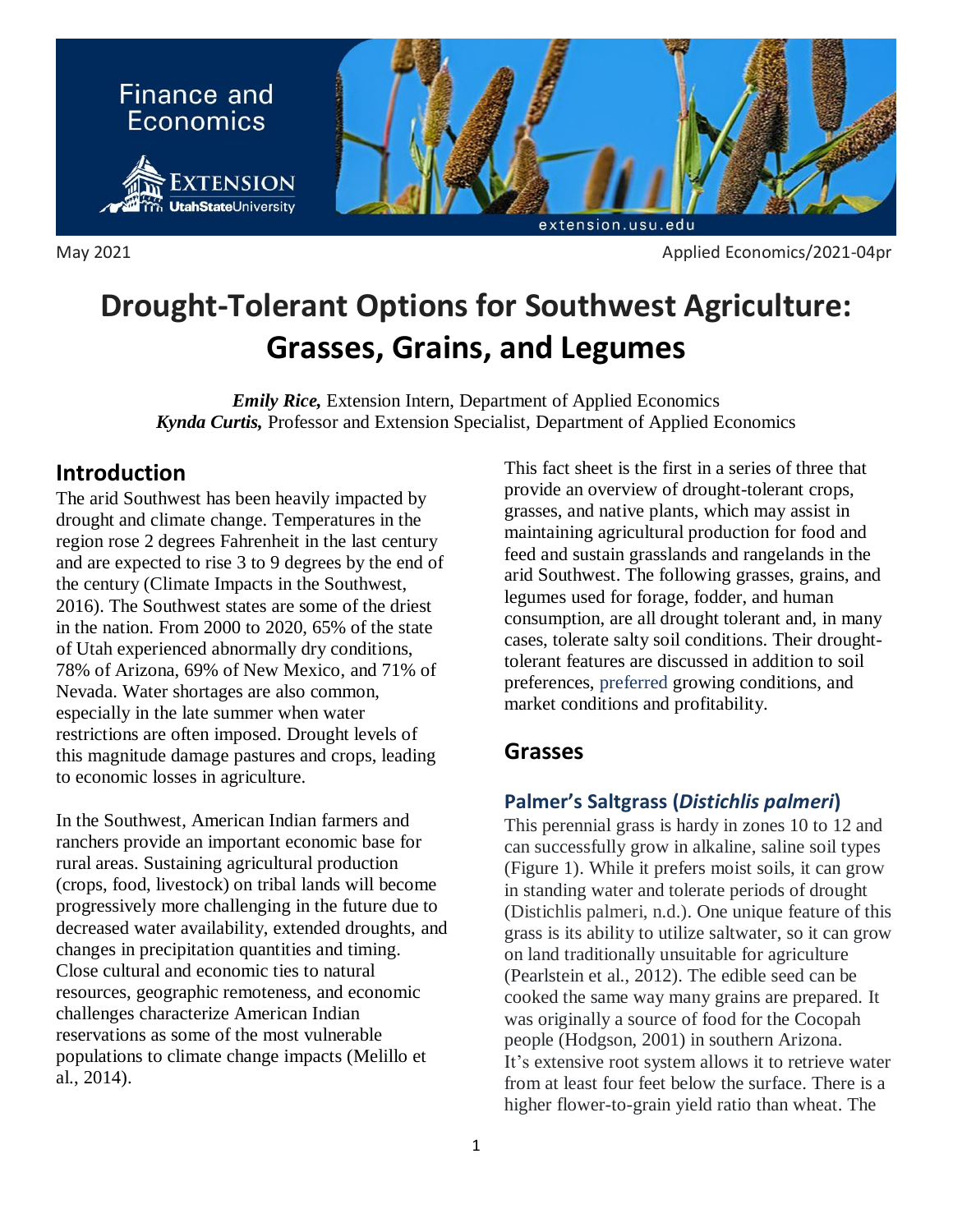United Nations Environment Report in 2006 stated that the grass was "a strong candidate for a major global food crop and could become this desert's greatest gift to the world" (Distichlis palmeri, n.d.). Its flour tastes sweet and is a gluten-free alternative. Saltgrass tastes like wild rice with the consistency of wheat and can yield up to 800 pounds per acre. Saltgrass may be a viable solution to a lack of fodder due to saline conditions.

Once planted, this perennial grass does not require annual reseeding, which makes it an inexpensive option for use on rangelands or marginal farmland. There have been attempts to market the crop in past decades, but it is still relatively wild and has yet to be domesticated successfully. It could, however, have potential in the wild grains market if marketed correctly (Pearlstein et al., 2012).



**Figure 1.** *Wild Palmer's Saltgrass*

#### **Indian Ricegrass (***Achnatherum hymenoids)*

Ricegrass is a perennial bunchgrass that grows well in shallow soils and semi-arid conditions (Range Plants of Utah, n.d.). It can also grow well in soils with a high lime content and moderate salinity and alkalinity. The grass is native to Utah and the Great Basin Region. Birds, specifically doves and pheasants, feed on its seeds (Figure 2). The seeds were also used by the Native Americans in the region to make flour (Range Plants of Utah, n.d.).

Indian ricegrass provides a forage food source for livestock and is particularly valuable in winter due to the plant's ability to cure well (Range Plants of Utah, n.d.). Under dryland conditions, this crop will produce 100–200 pounds per acre (Wasowski, 2009). If irrigated, yields can double. The crop is also harvested dry and utilized like hay and is typically grown for personal use (Wasowski, 2009).



**Figure 2.** *Indian Ricegrass, Top View*

## **Grains**

## **Sorghum** *[Sorghum bicolor (L.) Moench***]**

Sorghum is a grain crop that uses water more efficiently than other grains (Figures 3a and 3b). To maximize water use efficiency, drip irrigation is recommended when occasional watering is required. Specific water amounts vary by region, season, weather conditions, and soil type, but an average of 8 inches of water is required, compared to the 21 inches required by corn (Scott & Dreiling, 2019). Sorghum is a good crop for export, as the U.S. shipped 1 billion bushels to China in 2018 (Begemann, 2018). Exports are expected to continue to increase in future years. When considering the revenue generated, returns are less than corn.

While used in the U.S. as a feed grain, throughout the world, sorghum is often utilized for human consumption. Sorghum contains more protein and fat than corn but is lower in vitamin A. The average yield for sorghum in the Sorghum Belt (North Dakota to Texas) was approximately 70–75 bushels per acre (United Sorghum Checkoff Program, 2016). Grain sorghum often sells for \$5.00–\$6.50 per cwt in U.S. grain auctions (Weekly National Grain Market Review, 2020). Seeding costs are significantly lower (\$7.50–\$14.00 per acre) for sorghum compared to \$100 per acre for corn. The same amount of nitrogen is required for both crops.

Compared to corn, sorghum has several advantages. One, it is self-pollinated, and brief episodes of drought will not damage the pollination process. Second, the plant foliage is more resistant to drying. Leaves have a waxy coating that protects the plant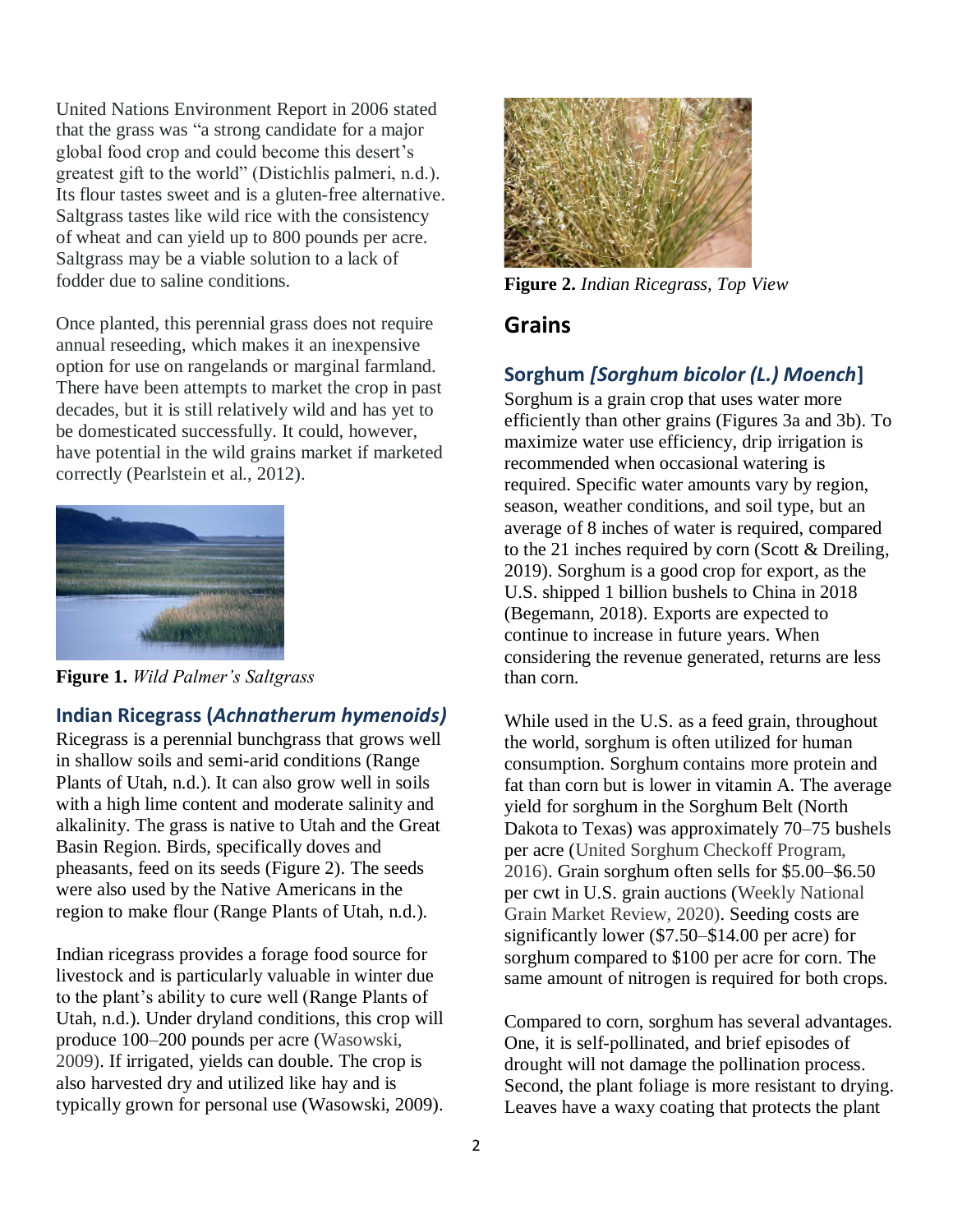and helps minimize water loss, thus giving it better drought tolerance (Carter et al., 1989).





**Figure 3a.** *Sorghum Plant*

**Figure 3b.** *Individual Sorghum Grains*

#### **Pearl Millet** *(Pennisetum glaucum***)**

According to the United States Department of Agriculture's (USDA's) Plant Guide, pearl millet is best grown in zone 5 (USDA, 2016) and is the highest-yielding type of millet. It's also a suitable feed for livestock as it does not produce prussic acid (Pearl Millet, 2021). Pearl millet tolerates sandy and calcareous soils better than sorghum but struggles in clay or saturated soils. Pearl millet has a protein content that is 45% higher than corn (Delate, 2013).

Approximately 1.5 million acres of millet are grown in the U.S. (USDA, 2014) and is widely produced and distributed across the world, particularly in Africa, India, and Asia (Figures 4a and 4b). Pearl millet is one of the most drought-tolerant grains but can't survive in standing water. It can be irrigated with sea water if necessary. Pearl millet can accumulate toxic levels of nitrate on the lower parts of the stalks (USDA, 2014) when subjected to drought or cold weather. The crop requires few additional nutrients, and fertilizer needs can be met via manure or a legume cover crop (Delate, 2013).

It yields 4,000–4,500 pounds of seed per acre in good soil conditions, but when soil conditions are marginal, 3000 pounds are likely (Delate, 2013). The price per bushel is roughly \$3.36 when sold as feed to wholesalers, but prices increase by several

cents per pound when the grain is sold to birdseed producers (Lee & Henning, 2014).





**Figure 4a.** *Pearl Millet in the Field*

**Figure 4b.** *Pearl Millet Postharvest*

#### **Legumes and Roots**

### **Cowpea/Black-Eyed Pea** *(Vigna unguiculata***)**

Cowpea is one of the oldest crops under cultivation (Figure 5). Cultivation began in Africa, alongside pearl millet and sorghum, and it is now grown all over the world (Quinn, 2012). The finished product in the United States is usually dried, canned, frozen, or used as livestock feed. More drought tolerant than soybeans, cowpeas can be used as a cover crop or a bush crop (Quinn, 2012). Like other legume crops, cowpeas fix their own nitrogen. The plant prefers a pH of 5.5–6.5 and grows best in welldrained soils to avoid root rots and other diseases (Wright & Knight, 2012).



**Figure 5.** *Scoop of Cowpeas*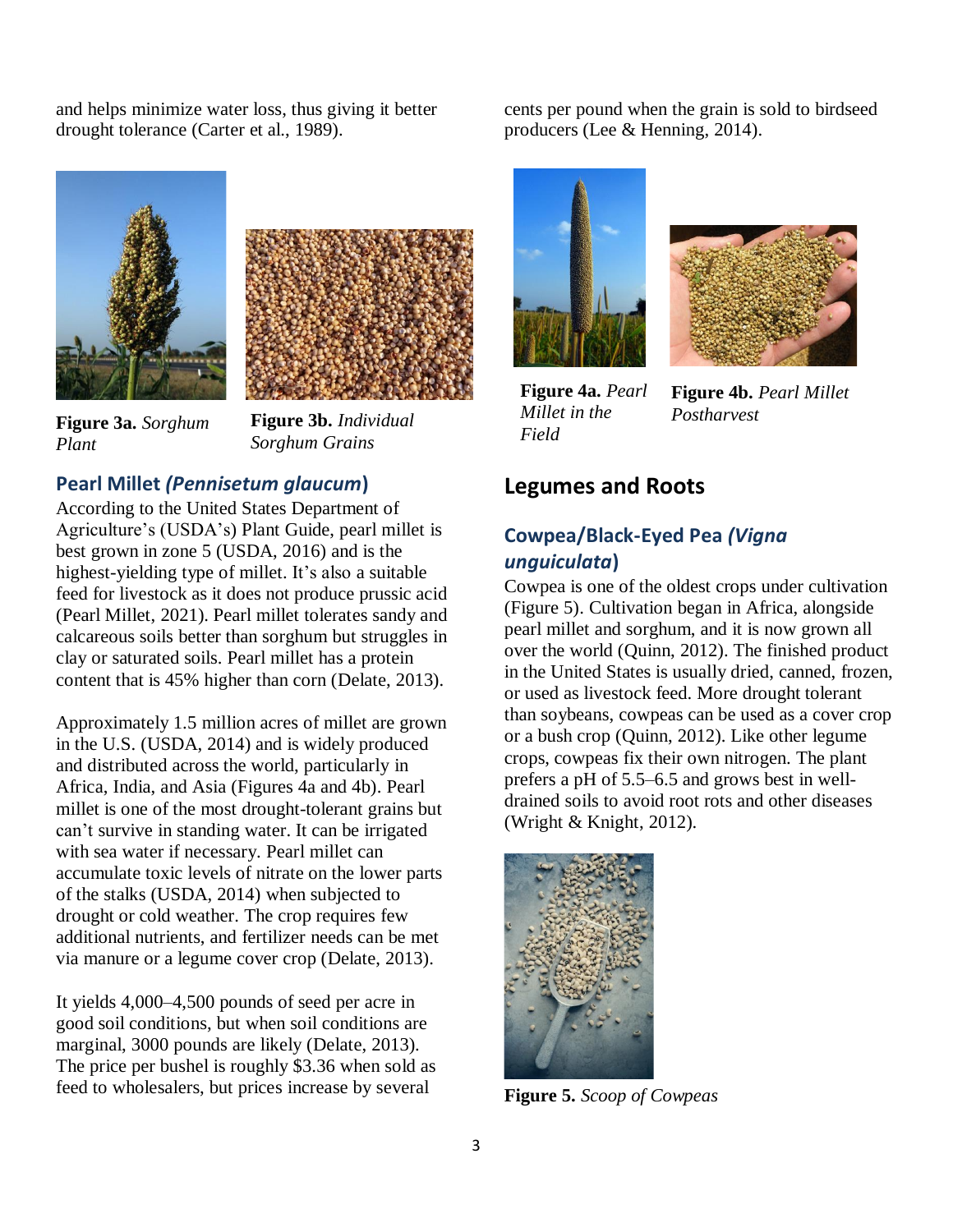The average yield of shelled cowpeas is 1,000– 2,000 pounds per acre and unshelled pods yield between 2,500–4,000 pounds per acre (Quinn & Myers, 2002). Production costs for machineharvested cowpeas, including harvest and marketing costs, average \$1,100 per acre (Wright & Knight, 2012). With wholesale prices averaging \$1.30/lb., cowpeas may net \$1,000 per acre. Seed quality plays an important role in the sale price as cracked or split seeds are harder to sell.

#### **Chickpea** *(Cicer arientinum)*

Also known as garbanzo beans, approximately 69 million cwt of chickpeas were produced in the U.S. on 6.2 million acres of land, with an average yield of 1,150 pounds per acre (Figure 6) (Agricultural Marketing Research Center, 2018). Montana, Washington, Idaho, and North Dakota produce the majority of the chickpeas grown in the U.S. India is the world's largest producer of chickpeas, followed by Australia and Pakistan (Agricultural Marketing Research Center, 2018). This legume has an indeterminate growth habit, which extends the production period of the plant significantly if latesummer conditions are cool or wet (Keene, 2020). Chickpea's deep roots make it more drought tolerant than other legumes (pea, lentil) when subsoil moisture is more available than moisture in the topsoil (Keene, 2020). Roots commonly grow between 1.5 to 2 meters (5–6 feet) deep. The most effective form of irrigation is buried drip line (Light et al., 2018).



**Figure 6.** *Chickpeas Postharvest*

In 2017, the season-average price for chickpeas was \$3.08 per pound (Agricultural Marketing Research Center, 2018). Chickpea seed yields often fluctuate from 1,300–2,200 pounds per acre, depending on

soil condition, available water, and length of production season (Keene, 2020).

#### **Cassava/Yuca** *(Manihot esculenta)*

Cassava or yuca, is an edible, starchy root commonly cultivated throughout Africa, Asia, and South America (Bangkok Post, 2018). The root (Figure 7) can be utilized for human or animal feed. While bitter cassava is moderately toxic to humans due to the cyanide content, it is used in animal feed due to the high starch levels (World Cassava Situation, n.d.). One-fourth of worldwide production is used in feed for pigs, poultry, and cattle. The root is dried, chipped, or pelleted and mixed with protein-rich grain meals. The typical ratio is 80% cassava and 20% protein, such as soybean meal.

Cassava grows well in many arid areas of the world, provided there is a long growing season. The crop easily adapts to periods of heat and drought (Long et al., 2017). Cassava yields 6–12 tons of root per acre with only potatoes and bananas producing more tonnage per acre (Ritchie & Roser, 2013). Cassava chips sell for around \$250 per ton, but if modified starch is sold, it averages \$540 per ton (Bangkok Post, 2018). Prices are farm-towholesaler from Thailand, which is the world's largest producer, and it exports most of what it grows to other countries.



**Figure 7.** *Cassava Root*

## **Conclusions**

The drought-tolerant grasses, grains, and legumes discussed here are options for maintaining agricultural production as climate change impacts the arid Southwest. While many of those discussed are native to the U.S. and used in Native American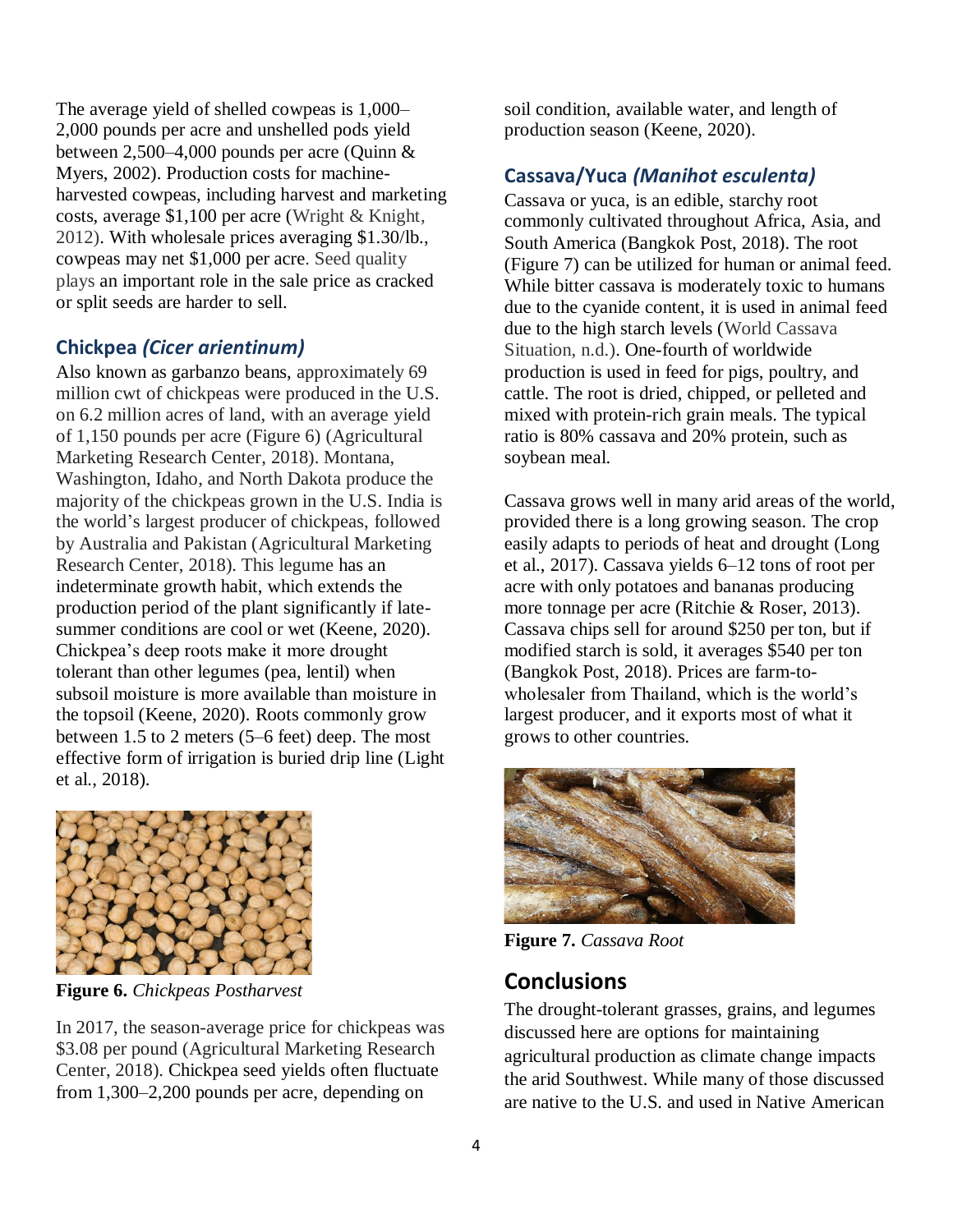culture, others originated in other drought-prone areas of the world. The grasses and plants discussed here are not an exhaustive list, and other options may be equally useful or profitable. University

Cooperative Extension and USDA publications regarding plant propagation, growing, harvesting, and marketing should be consulted when deciding on the best option for a specific area or region.

# **Picture Credits**

Figure 1. George, G. (n.d.). *Scenic view of salt marsh wetlands and spartina grass in savanna.* Wikimedia Commons. [https://free-images.com/display/scenic\\_view\\_salt\\_marsh.html](https://free-images.com/display/scenic_view_salt_marsh.html)

Figure 2. St. John, J. (2007). *Oryzopsis hymenoides (Indian ricegrass)*. Wikimedia Commons. [https://commons.wikimedia.org/wiki/File:Oryzopsis\\_hymenoides\\_\(Indian\\_ricegrass\)\\_1\\_\(24096328555\).jpg](https://commons.wikimedia.org/wiki/File:Oryzopsis_hymenoides_(Indian_ricegrass)_1_(24096328555).jpg)

Figure 3a. Pixabay. [https://free-images.com/display/jowar\\_sorghum\\_karnataka\\_india\\_0.html](https://free-images.com/display/jowar_sorghum_karnataka_india_0.html)

Figure 3b. Pixabay. [https://free-images.com/display/sorghum\\_jowar\\_seeds\\_hubli.html](https://free-images.com/display/sorghum_jowar_seeds_hubli.html)

Figure 4a. Pixabay. [https://free-images.com/display/pearl\\_millet\\_bajra\\_cultivation\\_2.html](https://free-images.com/display/pearl_millet_bajra_cultivation_2.html)

Figure 4b. Wilson, J. (2007). *Pearl millet after combine harvesting.* Wikimedia Commons. [https://free](https://free-images.com/display/pearl_millet_after_combine.html)[images.com/display/pearl\\_millet\\_after\\_combine.html](https://free-images.com/display/pearl_millet_after_combine.html)

Figure 5. Waheed, J. (2018). *Black eyed peas.* Unsplash.<https://unsplash.com/photos/rZzRWBM7-zw>

Figure 6. Winkler, M. (2020).<https://unsplash.com/photos/d7gwINRiCuA>

Figure 7. Pixabay. [https://free-images.com/display/yuca\\_cassava\\_vegetable\\_food.html](https://free-images.com/display/yuca_cassava_vegetable_food.html)

## **References**

- Agricultural Marketing Research Center. (2018, October). *Chickpeas.* Iowa State University. Retrieved April 29, 2020, from<https://www.agmrc.org/commodities-products/vegetables/chickpeas>
- Bangkok Post Public Company Limited. (2018, June 29). *Thai traders tout sales 1.5m tonnes of tapioca.* Retrieved April 29, 2020, from [https://www.bangkokpost.com/business/1494118/thai-traders-tout-sales-1-](https://www.bangkokpost.com/business/1494118/thai-traders-tout-sales-1-5m-tonnes-of-tapioca) [5m-tonnes-of-tapioca](https://www.bangkokpost.com/business/1494118/thai-traders-tout-sales-1-5m-tonnes-of-tapioca)
- Begemann, S. (2018, February 5). Acreage preview: Sorghum poised to gain ground. *AgWeb Farm Journal.* Retrieved April 29, 2020, from https://www.agweb.com/news/crops/acreage-preview-sorghum-poised-gainground
- Carter, P.R., Hicks, D.R., Oplinger, E.S., Doll, J.D., Bundy, L.G., Schuler, R.T., & Holmes, B.J. (1989, November). *Grain sorghum(milo).* Alternative Field Crops Manual, University of Wisconsin Extension and University of Minnesota Extension.<https://hort.purdue.edu/newcrop/afcm/sorghum.html>
- Climate Impacts in the Southwest. (2016, December 22). U.S. Environmental Protection Agency (EPA). Retrieved February 19, 2020, from [https://19january2017snapshot.epa.gov/climate-impacts/climate-impacts](https://19january2017snapshot.epa.gov/climate-impacts/climate-impacts-southwest_.html)southwest .html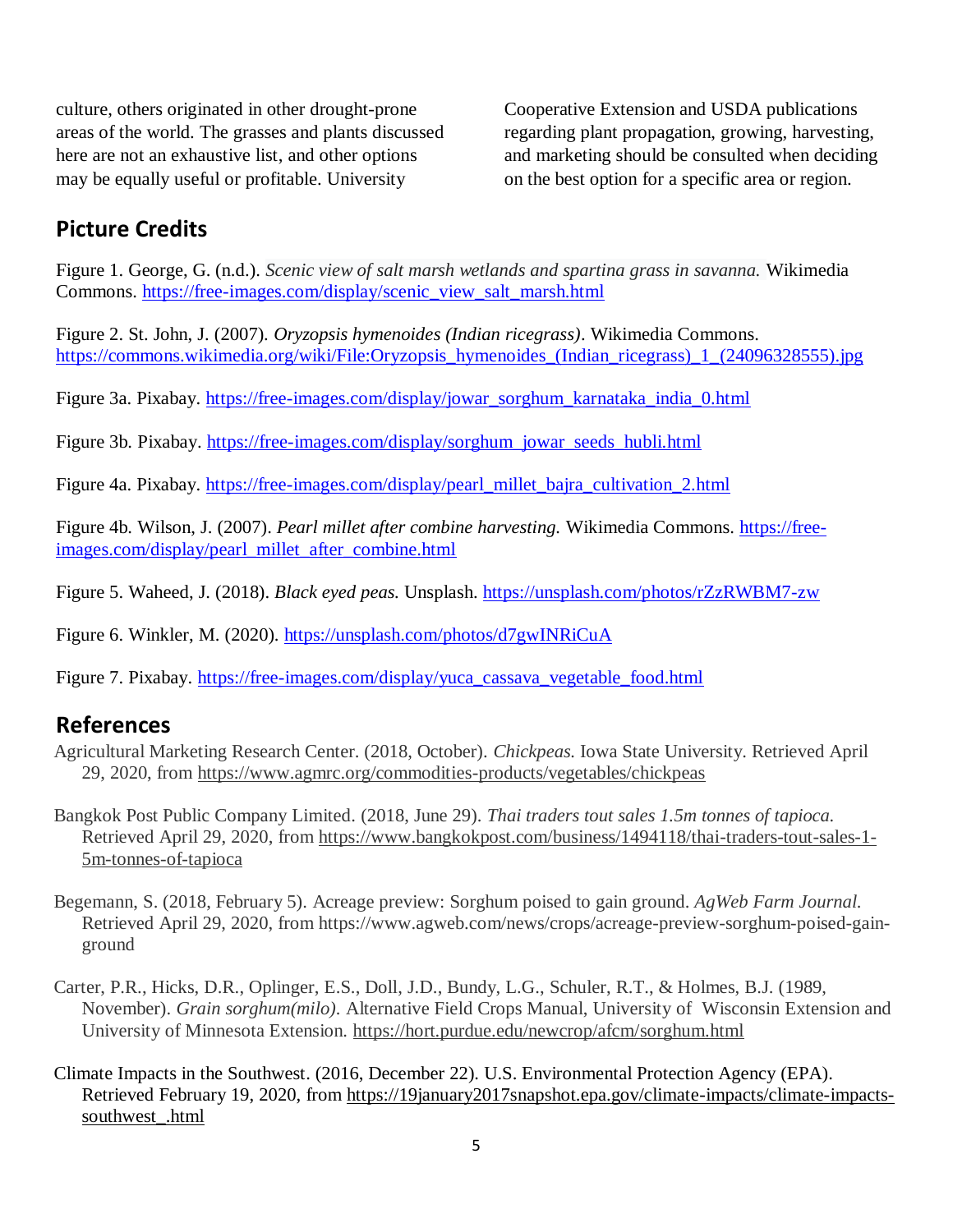- Delate, K. (2013). *Pearl millet.* Alternative Agriculture, Iowa State Extension and Outreach. <https://www.extension.iastate.edu/alternativeag/cropproduction/pearlmillet.html>
- Distichlis palmeri. (n.d.). Plants for a Future. Retrieved April 29, 2020, from <https://pfaf.org/user/Plant.aspx?LatinName=Distichlis+palmeri>
- Hodgson, W.C. (2001). *Food plants of the Sonoran Desert.* University of Arizona. Retrieved April 29, 2020, from<https://uapress.arizona.edu/book/food-plants-of-the-sonoran-desert>
- Keene, C. (2020, April). *Growing chickpea in North Dakota.* North Dakota State University. <https://www.ag.ndsu.edu/publications/crops/growing-chickpea-in-north-dakota>
- Lee, C. & Henning, J. (Eds.). (2014, March). *Millet.* University of Kentucky Extension. <https://www.uky.edu/ccd/sites/www.uky.edu.ccd/files/millet.pdf>
- Light, S., Leinfelder-Miles, M., Long, R. Clark, N., & Stewart, D., (2018). *Sample costs to produce garbanzo beans.* University of California – Davis Extension. [https://coststudyfiles.ucdavis.edu/uploads/cs\\_public/8c/23/8c232c39-e3b8-4f12-ac02-](https://coststudyfiles.ucdavis.edu/uploads/cs_public/8c/23/8c232c39-e3b8-4f12-ac02-911cb4602cc2/2018garbanzobeansacvalfinaldraft22018.pdf) [911cb4602cc2/2018garbanzobeansacvalfinaldraft22018.pdf](https://coststudyfiles.ucdavis.edu/uploads/cs_public/8c/23/8c232c39-e3b8-4f12-ac02-911cb4602cc2/2018garbanzobeansacvalfinaldraft22018.pdf)
- Long, S., De Souza, A., & Massenburg, L. (2017, January 26). *Research shows how to grow more cassava, one of the world's key food crops.* Realizing Increased Photosynthetic Efficiency (RIPE). Retrieved April 29, 2020, from [https://ripe.illinois.edu/news/research-shows-how-grow-more-cassava-one-worlds-key-food](https://ripe.illinois.edu/news/research-shows-how-grow-more-cassava-one-worlds-key-food-crops)[crops](https://ripe.illinois.edu/news/research-shows-how-grow-more-cassava-one-worlds-key-food-crops)
- Melillo, J.M., Richmond, T.C., & Yohe, G., Eds. (2014) *Climate Change Impacts in the United States: The Third National Climate Assessment*. U.S. Global Change Research Program. doi:10.7930/J0Z31WJ2.
- Pearl Millet (Tifleaf III) Hybrid. (2021). Green Cover Seed. Retrieved April 29, 2020, from https://greencover.com/woo-seed/1039/
- Pearlstein, S.L., Felger, R.S., Glenn, E.P., Harrington, J., Al-Ghanem, K.A., & Nelson, S.G. (2012, March 21). Nipa (Distichlis palmeri): A perennial grain crop for saltwater irrigation. *Journal of Arid Environments 82*, 60–70. <https://doi.org/10.1016/j.jaridenv.2012.02.009>
- Quinn, J. (2012, April 29). *Cowpea*. Jefferson Institute.<https://hort.purdue.edu/newcrop/articles/ji-cowpea.html>
- Quinn, J. & Myers, R. (2002, October). *Cowpea*. Jefferson Institute. [https://www.extension.iastate.edu/alternativeag/cropproduction/pdf/cowpea\\_crop\\_guide.pdf](https://www.extension.iastate.edu/alternativeag/cropproduction/pdf/cowpea_crop_guide.pdf)
- Range Plants of Utah. (n.d.). *Indian ricegrass.* Utah State University Extension Retrieved April 29, 2020, from <https://extension.usu.edu/rangeplants/grasses-and-grasslikes/indian-ricegrass>
- Ritchie, H., & Roser, M. (2013, October 17). *Crop yields.* Our World in Data, Global Change Data Lab. <https://ourworldindata.org/crop-yields>